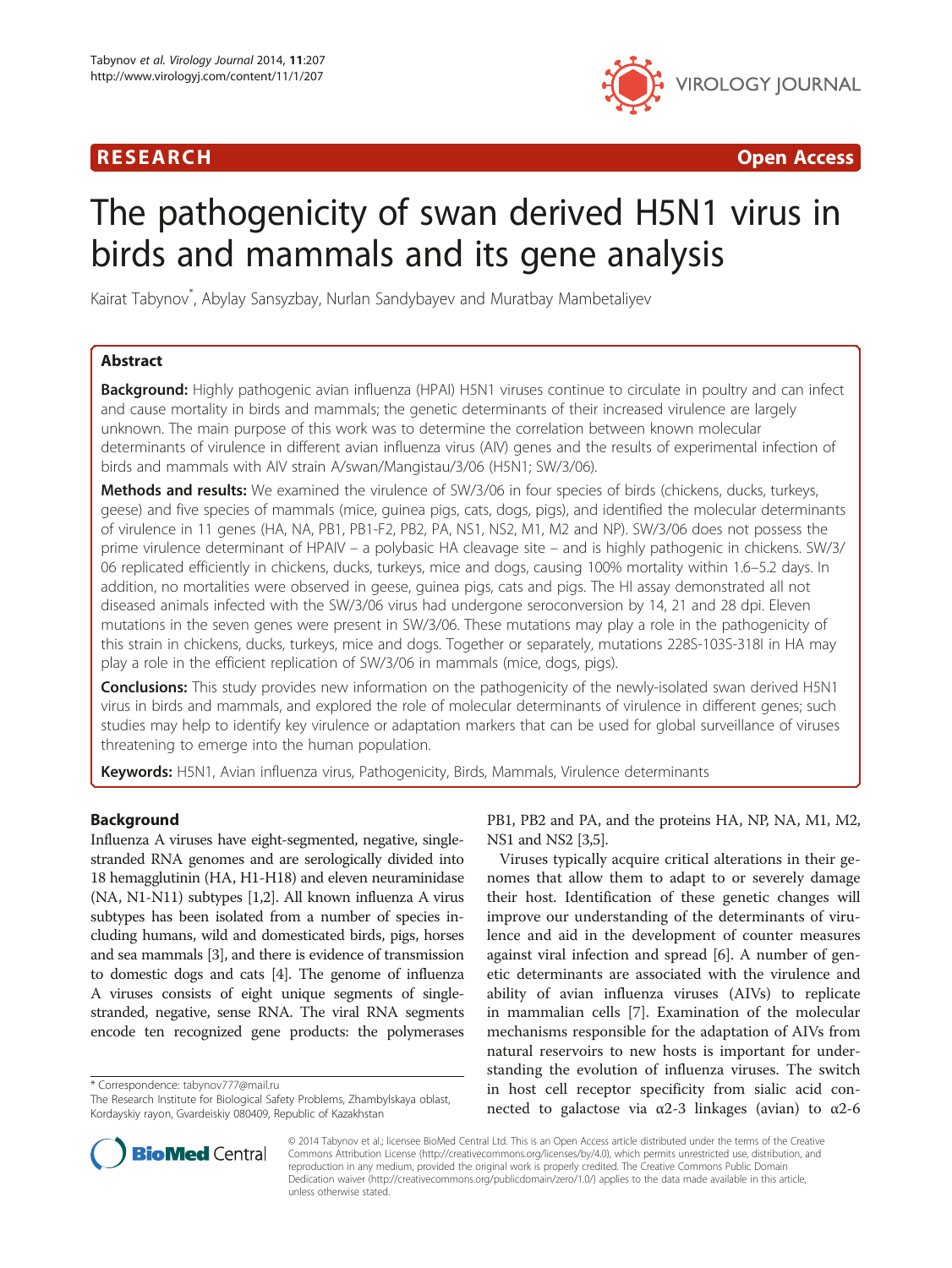linkages (mammalian) is a major obstacle that prevents AIVs from crossing the species barrier and adapting to new hosts [[8\]](#page-11-0).

Three influenza viral proteins, PB2, HA and NS1, are recognized as major determinants of virulence, pathogenicity and host range restriction [\[9,10](#page-11-0)]. HA cleavage is critical for virulence, as it exposes the hydrophobic Nterminus of HA2, which mediates fusion of the viral and endosomal membranes. The HA proteins of all highly pathogenic avian influenza (HPAI) H5N1 viruses contain multiple basic amino acids at their cleavage site [[5\]](#page-10-0). The NS1 protein plays an important role in countering host cell antiviral cytokines and the initial host immune response in chickens and cattle [\[11,12](#page-11-0)]. Recently, it was shown that the amino acids at position 627 [[13,14\]](#page-11-0) and 701 [[15,16](#page-11-0)] of the polymerase subunit PB2 and 97, 349 and 550 of the polymerase subunit PA [[17,18\]](#page-11-0) may play important roles in the adaptation of HPAI H5N1 viruses from birds to mammals.

Several studies have shown that mouse-adapted influenza A and B viruses possess unique modifications in a short stretch of the C-terminal domain of the M1 protein [\[19](#page-11-0)-[21\]](#page-11-0). The M1 protein contributes to the virulence of HPAI H5N1 viruses in mammalian hosts; the amino acids Asp at position 30 and Ala at position 215 are necessary for the lethality of H5N1 viruses in mice [[22\]](#page-11-0). In addition to the polybasic HA cleavage site, the caspase cleavage motif of the M2 protein and deletions within the stalk region of NA are associated with increased virulence of HPAI H5N1 viruses [[23-25\]](#page-11-0).

Continuing outbreaks of HPAI H5N1 world-wide emphasize the importance of full genetic characterization of different viral strains from a variety of countries, as well as pathogenicity studies in a range of animal species. The present study examined the correlation between known and novel molecular determinants of virulence in influenza genes with the results of experimental infection of birds (chickens, ducks, geese, turkeys) and mammals (mice, guinea pigs, cats, dogs, pigs) with the AIV strain A/ swan/Mangistau/3/06 (H5N1; SW/3/06) that was isolated in 2006 from a dead swan found in the Mangistau region of the Republic of Kazakhstan. Identification of genetic determinants of virulence will help to provide to a better understanding of the mechanisms involved in influenza virus transmission and assist in pandemic preparedness.

## Results

## Epidemiology

In March 2006, mass wild bird mortalities were recorded on the coast of the Caspian Sea. As part of the investigation into this outbreak, staff from the Research Institute for Biological Safety Problems (RIBSP) selected 12 samples of pathological material (trachea, lung, intestine, brain) from three dead mute swans found on Cape Peschannyi, 70 km from the city of Aktau in the Mangistau region of Kazakhstan [\[26\]](#page-11-0).

Analysis demonstrated that AIV A/H5N1 was the cause of death in the mute swans. The viral strain SW/ 3/06 was isolated from 10-day-old specific pathogen-free (SPF) embryonated chicken eggs (ECEs); molecular markers of pathogenicity associated with HPAI H5N1 were not present in the HA and NA surface proteins of this strain (the HA proteolytic cleavage site contains an amino acid sequence characteristic of low pathogenicity influenza viral strains) [[26\]](#page-11-0). Nevertheless, the intravenous pathogenicity index (IVPI) of strain SW/3/06 in chickens was 2.34, indicating that the strain is a highly pathogenic [\[27](#page-11-0)]. This generated further interest in the study of the virulence of strain SW/3/06 in different species of birds and mammals, along with discovery of its molecular determinants of virulence.

## Genetic and phylogenetic analysis

The genotype of the HA gene of strain SW/3/06 (clade EA-nonGsGD) differs from that of strains previously isolated in Kazakhstan: A/domestic goose/Pavlodar/1/05 (H5N1; GS/1/05) and A/chicken/Astana/6/05 (H5N1; CK/6/05) related to clade 2.2 of the Qinghai genotype [[28\]](#page-11-0). Strain SW/3/06 demonstrated antigenic shift; the virus did not react with the antisera of the strains isolated in Kazakhstan in 2005 [\[29](#page-11-0)], suggesting SW/3/06 is probably a reassortant strain of AIVs circulating in the Russian Far East and Japan as the highest degree of HA amino acid sequence homology was identified with strains A/duck/Hokkaido/vac-1/04 (H5N1) and A/duck/ Primorie/2633/01 (H5N3), for which the percentage homology reached 96% [[26,30](#page-11-0)].

This work established that the HPAI A/H5N1 viruses isolated in Kazakhstan have different NS genotypes. The strains isolated in 2005 (GS/1/05, CK/6/05) is referred to as the Qinghai genotype NS1E, whereas SW/3/06 has a NS2A genotype, which is typical of Gs/Gd-like strains [[31\]](#page-11-0). On the basis of these results, Chervyakova et al. [[31\]](#page-11-0) suggested that strain SW/3/06 entered Kazakhstan from Europe (Sweden) via the Black Sea/Mediterranean migration routes of birds.

## Virus replication in experimentally-inoculated birds and mammals

## Virulence and pathogenesis of A/swan/Mangistau/3/06 in different avian species

AIVs that kill 75% or more of eight intravenously  $(i.\nu)$  inoculated chickens within 10 days are classified as highly pathogenic [\[32,33](#page-11-0)]. Inoculation of 4-week-old chickens with  $SW/3/06$  virus led to 100% mortality (IVPI = 2.34) within 3.3 days (Table [1](#page-2-0)).

Intranasal  $(i.n.)$  or intramuscular  $(i.m)$  inoculation of chickens, ducks and turkeys with  $10^{4.3}$  EID<sub>50</sub> of SW/3/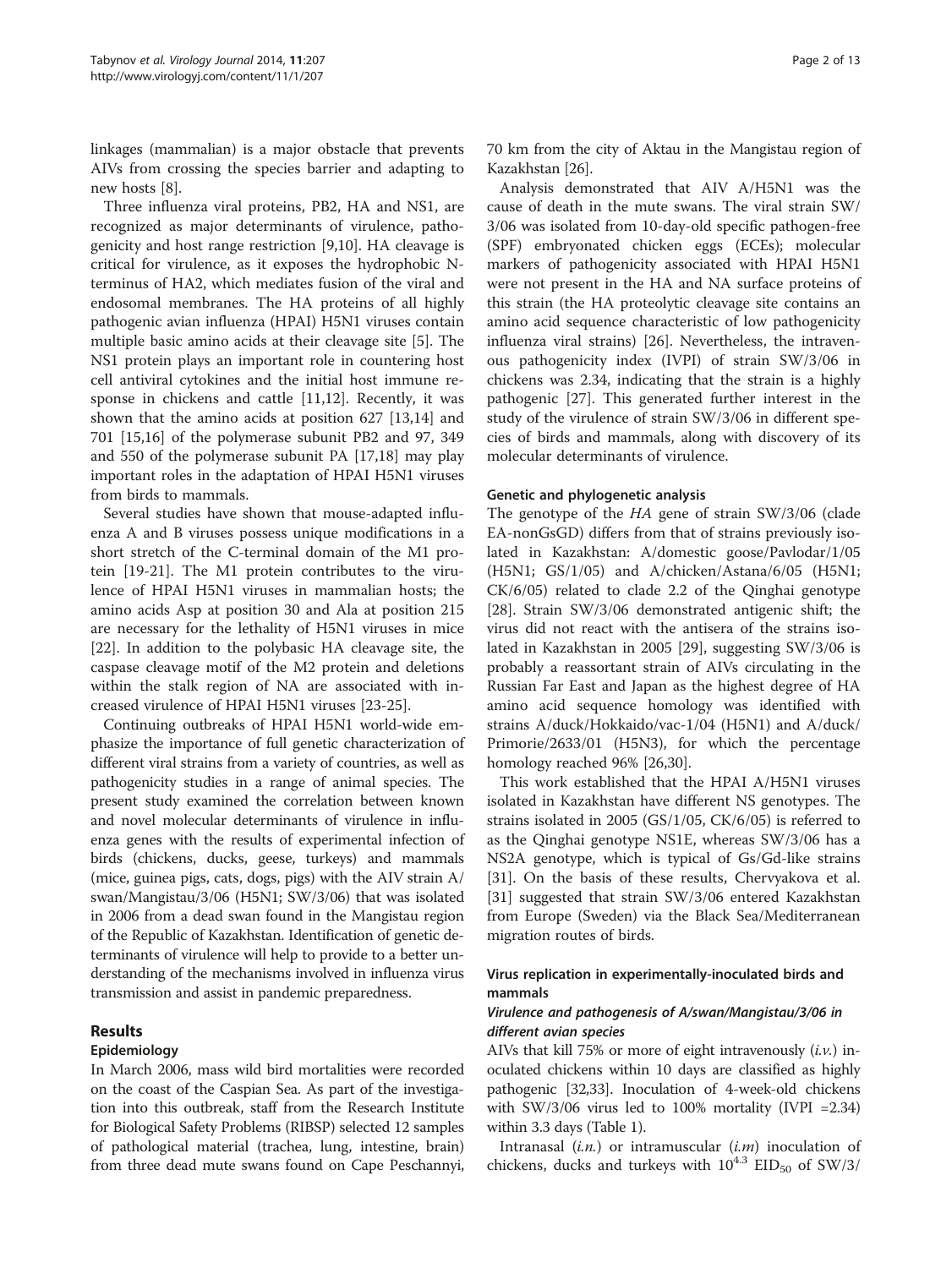<span id="page-2-0"></span>Table 1 Pathogenicity of the SW/3/06 virus in different avian species

| <b>Species (inoculation</b>      | <b>Mortality<sup>a</sup></b> | <b>MDT</b><br>(days) | Dose<br>$(EID_{50})^b$ | Antibody titer on indicated day post-infection <sup>c</sup> |               |               |  |
|----------------------------------|------------------------------|----------------------|------------------------|-------------------------------------------------------------|---------------|---------------|--|
| route)                           |                              |                      |                        | 14                                                          | 21            | 28            |  |
| White Leghorns (i.v.)            | 10/10                        | 3.3                  | $10^{4.3}$             | <b>ND</b>                                                   | <b>ND</b>     | <b>ND</b>     |  |
| White Leghorns (i.n.)            | 6/6                          | 3.4                  | $10^{4.3}$             | <b>ND</b>                                                   | <b>ND</b>     | <b>ND</b>     |  |
| White Leghorns (i.m.)            | 6/6                          | 3.6                  | $10^{4.3}$             | <b>ND</b>                                                   | <b>ND</b>     | <b>ND</b>     |  |
| Kholmogory geese (i.n.)          | 0/6                          | >28.0                | $10^{4.3}$             | $4.7 \pm 0.6$                                               | $6.0 \pm 0.0$ | $7.0 \pm 1.0$ |  |
| Kholmogory geese ( <i>i.m.</i> ) | 0/6                          | >28.0                | $10^{4.3}$             | $4.3 \pm 0.6$                                               | $5.3 \pm 0.6$ | $6.0 \pm 0.0$ |  |
| Silver Bantam ducks (i.n.)       | 6/6                          | 4.2                  | $10^{4.3}$             | <b>ND</b>                                                   | <b>ND</b>     | <b>ND</b>     |  |
| Silver Bantam ducks (i.m.)       | 6/6                          | 5.2                  | $10^{4.3}$             | <b>ND</b>                                                   | <b>ND</b>     | <b>ND</b>     |  |
| Czech turkeys (i.n.)             | 6/6                          | 1.6                  | $10^{4.3}$             | <b>ND</b>                                                   | <b>ND</b>     | <b>ND</b>     |  |
| Czech turkeys (i.m.)             | 6/6                          | 1.8                  | $10^{4.3}$             | <b>ND</b>                                                   | <b>ND</b>     | <b>ND</b>     |  |

<sup>a</sup>Number of birds that died/number of birds inoculated.

b<br> **Determined by back titer determination of the inoculum; EID<sub>50</sub>, 50% egg infectious dose.**<br> **Spresented as Log. HI titer + standard deviation. Antibody titers were determined by an H** 

Presented as Log2 HI titer ± standard deviation. Antibody titers were determined by an HI assay of two-fold diluted serum. ND, not determined.

06 virus also led to 100% mortality; however, the mean death times (MDTs) of chickens and ducks (3.4-3.6 and 4.2-5.2 days) were longer than that of  $i.\nu$ . inoculated chickens [[27](#page-11-0)]. The MDT for  $i.n$  and  $i.m$  inoculated turkeys were shorter (1.6-1.8 days) than the other experimental groups of birds. In addition, no mortalities or clinical signs of disease were observed in geese *i.n.* or  $i$ . m. infected with SW/3/06, with seroconversion observed at 14, 21 and 28 days post-infection (dpi; Table 1).

The SW/3/06 virus replicated and was shed from both the gastrointestinal and respiratory tracts of chickens, as indicated by the relatively high titers  $(3.6 \text{ to } 5.2 \text{ log}_{10})$  $EID<sub>50</sub>/mL$ ) of virus recovered from oropharyngeal and cloacal swabs (Figure 1). Furthermore, high AIV titers were also detected in kidney and brain tissues, as well as the lungs (5.7 to 8.2  $log_{10}$  EID<sub>50</sub>/g of tissue). The tissue and

swab viral titers were similar for both  $i.v.$ ,  $i.n.$  and  $i.m.$  inoculated chickens. SW/3/06 virus also grew rapidly in turkeys, as demonstrated by high viral titers in brain, kidney and lung tissues (6.8 to 7.7  $log_{10} EID_{50}/g$ ) as well as oropharyngeal and cloacal swabs (4.3 to 5.0  $log_{10} EID_{50}/mL$ ). Compared to chickens and turkeys, significantly lower virus accumulation was observed in the internal organs of the gastrointestinal and respiratory tracts of ducks and geese (from  $P$  <0.01 to  $P$  <0.001), and the SW/3/06 virus was not detected in the brains of any geese  $\left($  <  $10^{1.75}$  $EID_{50}/g$ ; Figure 1). This study showed that geese shed the virus without exhibiting any clinical signs.

#### Virus replication and pathogenicity in mice

Five 5 to 6-week-old SPF female BALB/c mice (per group) were *i.n.* or *i.m.* inoculated with  $SW/3/06$  virus

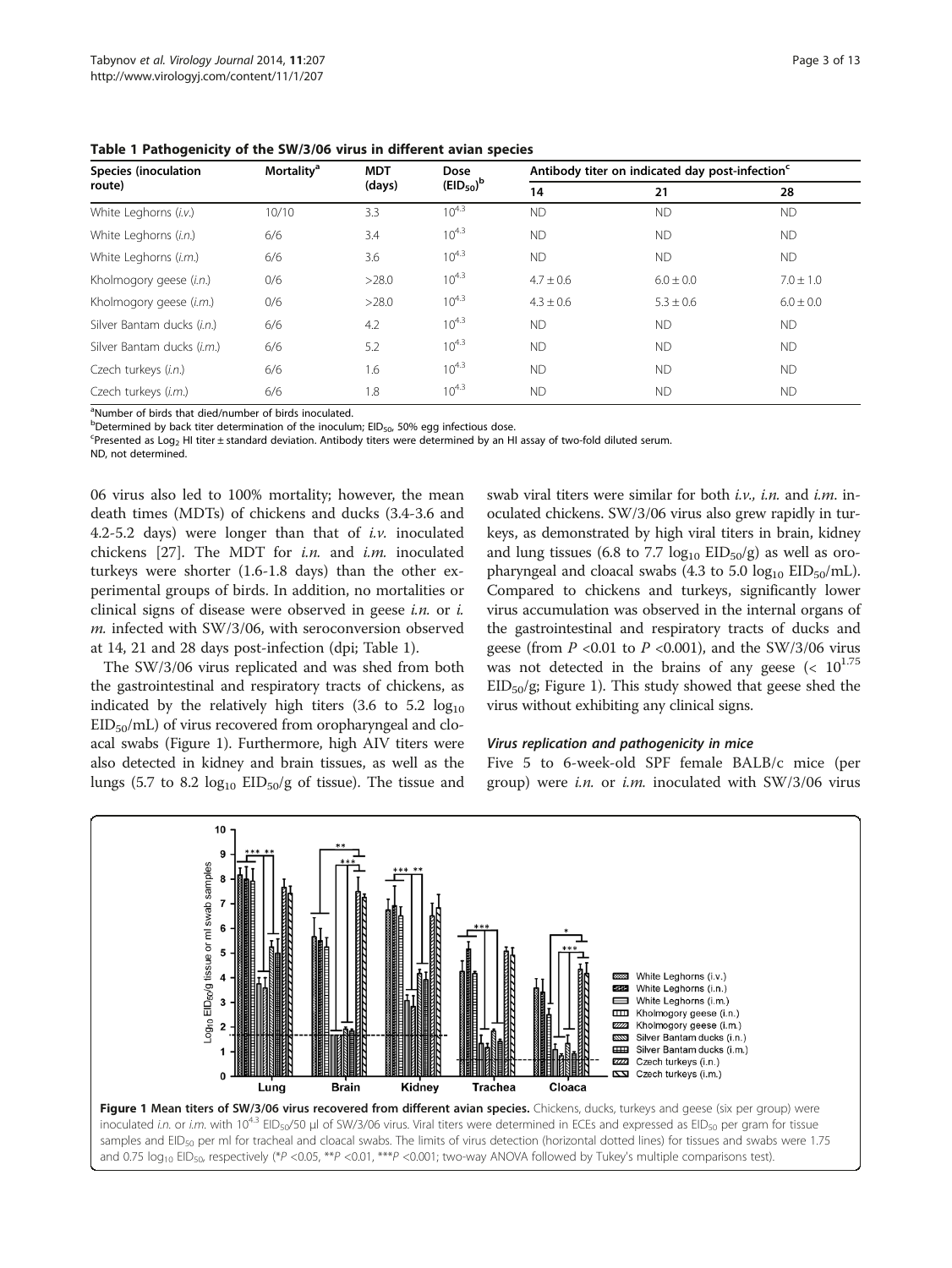<span id="page-3-0"></span>under light sedation to assess virus replication and morbidity and mortality in mice. The infected mice displayed severe clinical signs, including ruffled fur, depression and labored breathing. All five mice in both groups died within 2.4-2.8 dpi (Table 2) with significantly longer survival observed in the  $i.m.$  inoculated group than the  $i.n.$ inoculated group (Figure 2; log-rank test,  $P = 0.0005$ ). Katz et al. [\[34\]](#page-11-0) established that AIVs with a mouse lethal dose ( $MLD_{50}$ ) > 10<sup>6.5</sup> were considered to have low pathogenicity, while  $MLD_{50} < 10^{3.0}$  were considered highly pathogenic in mouse models. The  $MLD_{50}$  of the SW/3/ 06 virus was <  $10^{3.0}$  EID<sub>50</sub> (Table [3\)](#page-4-0); therefore, this virus is highly pathogenic in mice.

To assess virus replication, we collected various organs such as lung, brain, liver, spleen and kidney from three dead mice in each group (inoculated with  $10^{4.0}$  EID<sub>50</sub> of SW/3/06 virus) and titrated virus replication in ECEs. The inoculated virus was recovered from all tested organs (mean viral titers,  $10^{1.8}$  to  $10^{6.4}$  EID<sub>50</sub>/0.1 mL) with no significant differences between the  $i.n$ . and  $i.m$ . inoculated groups ( $P = 0.5130$ ; Table [3](#page-4-0)). These results demonstrate that mice are highly susceptible to strain of SW/3/06 AIV.

#### Pathogenicity in dogs

The replication and virulence of the SW/3/06 virus were assessed in eight-week-old SPF beagles. Two groups of three dogs lightly anesthetized with ketamine were *i.n.* or intratracheally  $(i.t.)$  inoculated with 1 mL of  $10^{4.6}$  $EID_{50}$  of SW/3/06 virus. Nasal and rectal swabs were collected from the infected dogs on day 2 post-infection for viral titration in ECEs. Organs were collected from



three dead animals in each group for assessment of virus replication and pathological analysis. All six dogs became anorexic on day 1 post-infection and completely lost their appetites. All animals developed fever around 24 h post-infection, and their temperature declined between 48 and 72 h  $(i.n.)$  or 96 and 120 h  $(i.t.)$  postinfection (Figure [3](#page-4-0)A). Conjunctivitis, diarrhea, cough and labored breathing were observed in all three animals in both groups. All animals died within 2.3-4.7 dpi (Table 2) with significantly longer survival observed in the *i.t.* inoculated group than the *i.n.* inoculated group (Figure [3B](#page-4-0); log-rank test,  $P = 0.0065$ ).

To investigate whether the inoculated dogs shed the virus, swabs titrated in ECEs. As shown in Figure [4](#page-5-0), the virus was detected from the nasal and rectal swabs of all three animals in the  $i.n$ . and  $i.t.$  inoculated groups. The

Table 2 Pathogenicity of the SW/3/06 virus in different mammalian species

| <b>Species (inoculation</b><br>route) | <b>Mortality<sup>a</sup></b> | <b>MDT</b> | Dose           | Antibody titer on indicated day post-infection <sup>c</sup> |               |               |  |
|---------------------------------------|------------------------------|------------|----------------|-------------------------------------------------------------|---------------|---------------|--|
|                                       |                              | (days)     | $(EID_{50})^b$ | 14                                                          | 21            | 28            |  |
| BALB/c mice (i.n.)                    | 5/5                          | 2.4        | $10^{4.0}$     | <b>ND</b>                                                   | <b>ND</b>     | <b>ND</b>     |  |
| BALB/c mice (i.m.)                    | 5/5                          | 2.8        | $10^{4.0}$     | <b>ND</b>                                                   | <b>ND</b>     | <b>ND</b>     |  |
| Guinea pigs (i.n.)                    | 0/5                          | >14.0      | $10^{4.3}$     | $5.0 \pm 1.0$                                               | $5.3 \pm 0.6$ | $5.7 \pm 0.6$ |  |
| Guinea pigs (i.m.)                    | 0/5                          | >14.0      | $10^{4.3}$     | $4.7 \pm 1.1$                                               | $4.7 \pm 0.6$ | $5.3 \pm 0.6$ |  |
| Guinea pigs (i.n.)                    | 0/3                          | >14.0      | $10^{6.0}$     | $5.0 \pm 0.0$                                               | $5.7 \pm 0.6$ | $6.0 \pm 0.0$ |  |
| Guinea pigs (contact)                 | 0/3                          | >14.0      |                | < 1.0                                                       | < 1.0         | < 1.0         |  |
| Large White pigs (i.n.)               | 0/5                          | >14.0      | $10^{5.3}$     | $3.7 \pm 0.6$                                               | $4.0 \pm 0.0$ | $4.7 \pm 0.6$ |  |
| Large White pigs (i.m.)               | 0/5                          | >14.0      | $10^{5.3}$     | $3.0 \pm 0.0$                                               | $3.3 \pm 0.6$ | $4.0 \pm 0.0$ |  |
| Scottish Fold cats (i.n.)             | 0/3                          | >14.0      | $10^{4.6}$     | $7.0 \pm 1.0$                                               | $8.3 \pm 1.1$ | $8.7 \pm 0.6$ |  |
| Scottish Fold cats (i.t.)             | 0/3                          | >14.0      | $10^{4.6}$     | $7.0 \pm 1.7$                                               | $8.0 \pm 0.0$ | $8.3 \pm 0.6$ |  |
| Beagle dogs (i.n.)                    | 3/3                          | 2.3        | $10^{4.6}$     | <b>ND</b>                                                   | <b>ND</b>     | <b>ND</b>     |  |
| Beagle dogs (i.t.)                    | 3/3                          | 4.7        | $10^{4.6}$     | <b>ND</b>                                                   | <b>ND</b>     | <b>ND</b>     |  |

<sup>a</sup>Number of mammals that died/number of mammals inoculated.

b<br> **Determined by back titer determination of the inoculum; EID<sub>50</sub>, 50% egg infectious dose.**<br>
Careconted as Log. Hi titer + standard doviation. Aptibody titers were determined by an H

 $P$ resented as Log<sub>2</sub> HI titer ± standard deviation. Antibody titers were determined by an HI assay of two-fold diluted serum. ND, not determined.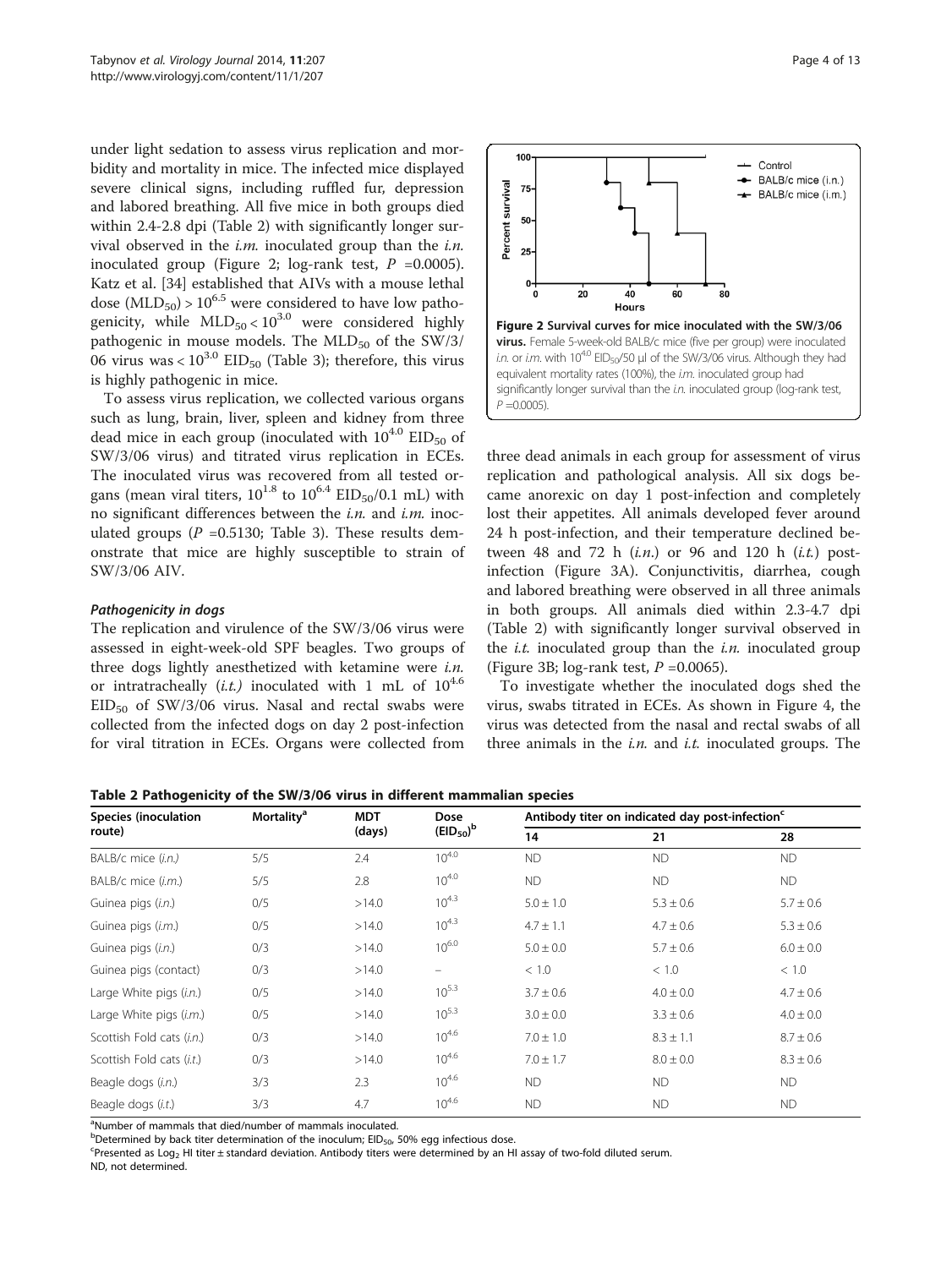| Inoculation<br>route | Dose         | Hpi   |             | Viral titer ( $log_{10}$ EID <sub>50</sub> /0.1 mL, mean $\pm$ standard deviation) |               |               |               |              | MID <sub>50</sub> |
|----------------------|--------------|-------|-------------|------------------------------------------------------------------------------------|---------------|---------------|---------------|--------------|-------------------|
|                      | $(EID_{50})$ |       | Lung        | <b>Brain</b>                                                                       | Liver         | <b>Spleen</b> | Kidnev        | $(EID_{50})$ | $(EID_{50})$      |
| I.n.                 | $10^{4.0}$   | 30-48 | $6.4 + 0.7$ | $.9 \pm 0.1$                                                                       | $2.7 \pm 0.6$ | $4.2 + 1.0$   | $4.1 + 0.8$   | 2.9          |                   |
| I.m.                 | $10^{4.0}$   | 48-72 | $6.2 + 0.8$ | $-8 + 0.1$                                                                         | $2.0 + 0.4$   | $3.6 \pm 0.5$ | $3.5 \pm 1.5$ |              |                   |

<span id="page-4-0"></span>Table 3 Distribution of the SW/3/06 virus in experimentally inoculated mice

BALB/c mice (five per group) were inoculated intranasally or intramuscularly with 10<sup>4.0</sup> EID<sub>50</sub>/50 µl of SW/3/06 virus. To assess mouse LD<sub>50</sub> (MLD<sub>50</sub>), the mice were inoculated with 10-fold serial dilutions of 10<sup>6.0</sup> EID<sub>50</sub> of SW/3/06 virus (10<sup>0.0</sup> to 10<sup>7.0</sup>) via the intranasal route and observed for 14 days. To assess mouse ID<sub>50</sub> (MID<sub>50</sub>), lung tissues were collected from three inoculated mice per group at 3 dpi. The lower virus detection limit was  $10^{1.75}$  EID<sub>50</sub>/g. Hpi, hour post infection.

viral titers of the swabs were significantly higher in the i.n. group than i.t. group ( $P < 0.05$ ; Figure [4](#page-5-0)). In both groups, high viral titers were observed in the lung, tonsil and trachea, and low titers in the lymph nodes ( $P < 0.001$ ; Figure [4](#page-5-0)); the virus was not detected in the brain. These results indicate the SW/3/06 virus can replicate efficiently in dogs inoculated  $i.n$ . or  $i.t.$ 

Macroscopic lung lesions were detected in all six dogs. Multifocal hemorrhages were observed in the lungs of all dogs inoculated *i.n.* (Figure [5A](#page-5-0)) and *i.t.* (Figure [5](#page-5-0)B). The area of multifocal hemorrhage was more pronounced in the lungs of *i.n.* infected dogs than *i.t.* infected dogs. Prominent swelling of extrapulmonary organs and hyperemia of the tonsils were observed in all dogs. These results demonstrate that dogs are highly susceptible to strain of SW/3/06 AIV.

#### Pathogenicity in cats

Groups of 8–12-week-old cats were inoculated *i.n.*  $(n = 5)$ or *i.t.* (*n* =5) with  $10^{4.6}$  EID<sub>50</sub> of the SW/3/06 virus. Five other cats were mock-infected with PBS as controls. No clinical abnormalities were observed in any group; the body temperature of cats inoculated  $i.n.$  or  $i.t.$  remained within physiological norms (data not shown). Virus was not isolated from any tissues or swabs (data not shown). However, cats inoculated *i.n.* or *i.t.* with the  $SW/3/06$  virus had seroconverted at 14, 21, 28 dpi, and the HI assay demonstrated the serum contained high levels of antibodies against subtype H5 AIVs (Table [2\)](#page-3-0). These results indicate that cats are not susceptible to experimental infection with a strain of SW/3/06 AIV.

#### Pathogenicity in guinea pigs

To investigate replication of the SW/3/06 virus in guinea pigs, ten animals were inoculated *i.n.*  $(n = 5)$  or *i.m.*  $(n = 5)$ with  $10^{4.3}$  EID<sub>50</sub> of SW/3/06 virus. Two animals from each group were euthanized 3 dpi; nasal washes and the trachea, lung, brain, kidney, spleen and colon were collected from each animal for viral titration in ECEs. The virus was detected in the nasal washes, tracheas and lungs of all animals inoculated  $i.n$ , but not in the nasal washes or tracheas of animal inoculated  $i.m.$  (Table [4](#page-6-0)). The virus was not detected in the brain, kidney, spleen or colon of any inoculated animal (data not shown). The remaining three animals in each group were observed for four weeks to detect signs of disease. At 2, 3 and 4 weeks post-infection, all animals had undergone seroconversion, as indicated by the HI assay (Table [2](#page-3-0)). None of the animals showed signs of disease during the period of observation. These results indicate that replication of the SW/3/06 virus is restricted to the respiratory system in guinea pigs.

For the transmission study, three animals were inoculated *i.n.* with  $10^6$  EID<sub>50</sub> of the SW/3/06 virus and three naïve animals were introduced into the same cage 24 h post-infection Evidence of transmission was based on detection of virus in nasal washes and on seroconversion at the end of the four-week observation period. The virus was detected in the nasal washes of all inoculated



inoculated group (log-rank test,  $P = 0.0065$ ).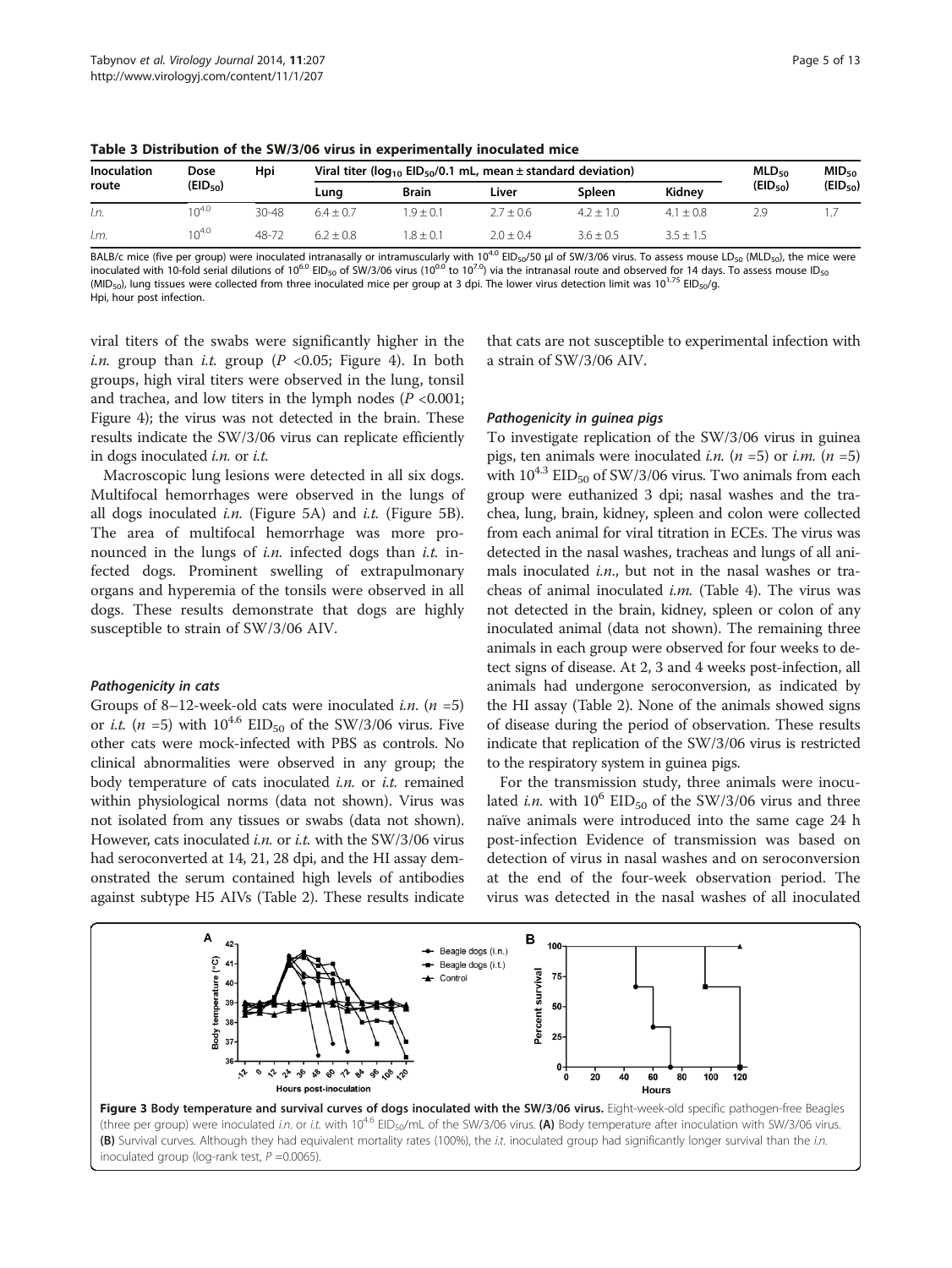<span id="page-5-0"></span>

guinea pigs between days 2–10 post-infection, but not in any of the contact guinea pigs (Figure [6](#page-6-0)).

Seroconversion occurred in all inoculated animals; however, seroconversion was not observed in the contact group (Table [2](#page-3-0)). These results indicate that the SW/3/06 virus does not transmit efficiently in this mammalian host.

#### Pathogenicity in pigs

Groups of 12-week-old piglets were *i.n.*  $(n = 5)$  or *i.m.*  $(n = 5)$  inoculated with  $10^{5.3}$  EID<sub>50</sub> of the SW/3/06 virus. Five other pigs were mock-infected with PBS as controls. No changes in food consumption or behavior were observed in any inoculated animal. The body temperature of the pigs inoculated with the SW/3/06 virus and the control animals remained with physiological norms (data not shown).

To detect the virus and determine infective titers, nasal and rectal swabs were collected from the infected pigs. The virus was not detected in any rectal swabs. However, the virus was detected in nasal swabs taken on 1, 3, 5 and 7 dpi in all inoculated pigs (Figure [7\)](#page-6-0). The viral titers of the swabs taken from the animals in the  $i.n.$  inoculated group were significantly higher than that of the  $i.m.$  inoculated group (from  $P \le 0.01$  to  $P \le 0.001$ ; Figure [7](#page-6-0)). In general, the H5N1 viral titers were similar in nasal samples collected from the *i.n.* and *i.m.* inoculated groups on days 1, 3 and 5, and were higher than the titer of samples col-lected on day [7](#page-6-0) ( $P$  <0.01, Figure 7).

To determine the sites of virus replication, organ and tissue samples (lungs, trachea, tonsils, nasal turbinate, brain, heart, spleen, liver, kidney, adrenal glands) were collected from the infected pigs on day 5 post-infection.

![](_page_5_Figure_8.jpeg)

virus on day 3 post-infection. Animals died 2.3 dpi. (B) Macroscopic lung lesion in a beagle infected *i.t.* with the virus on day 5 post-infection. Animals died 4.7 dpi.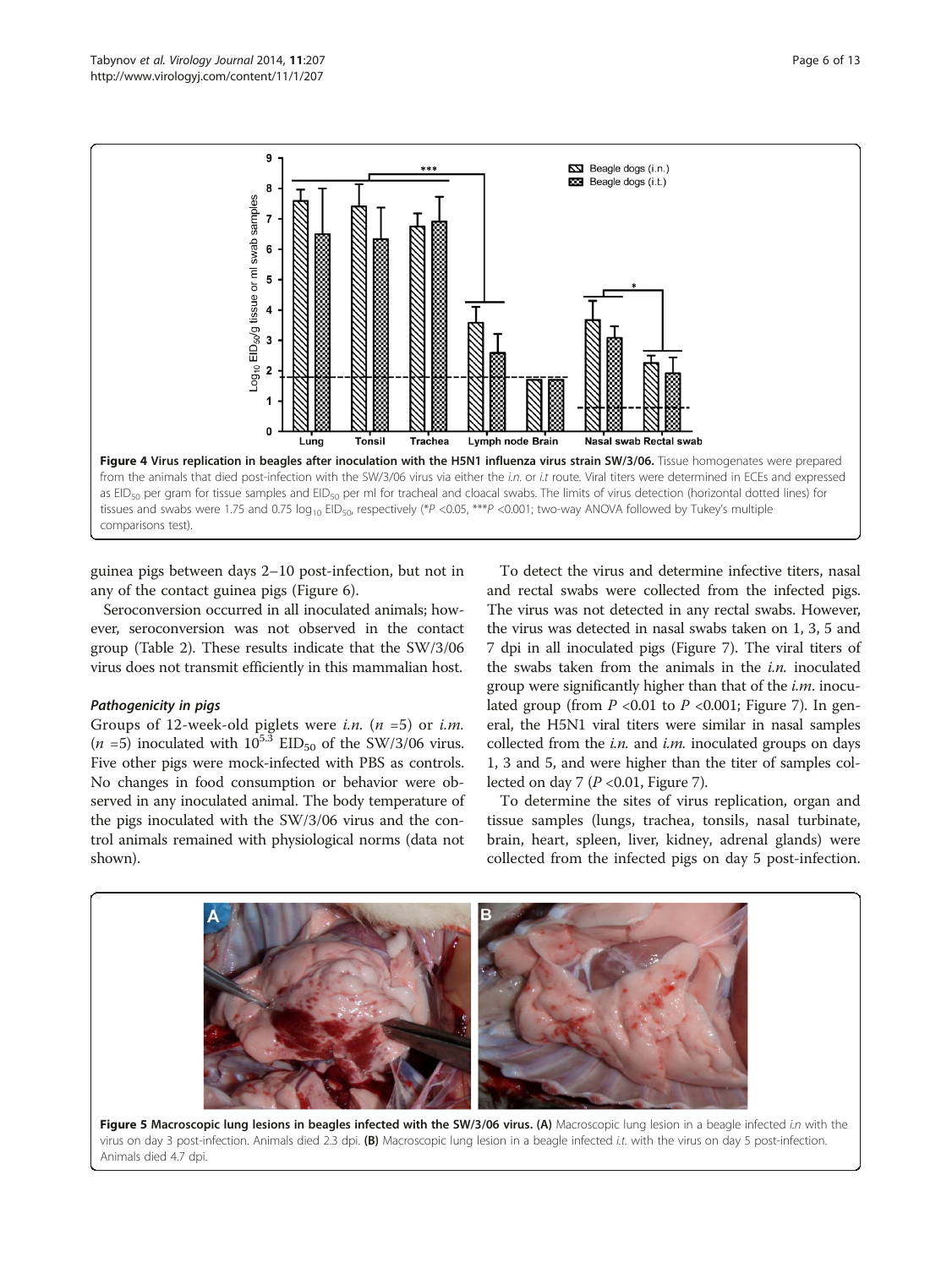<span id="page-6-0"></span>

| Table 4 Replication of the SW/3/06 virus in guinea pigs |  |  |  |  |
|---------------------------------------------------------|--|--|--|--|
|---------------------------------------------------------|--|--|--|--|

| Inoculation<br>route<br>(dose,<br>$EID_{50}$ | Mean viral titer ( $log_{10}$ EID <sub>50</sub> /g) <sup>a</sup> | Seroconversion |                   |                               |
|----------------------------------------------|------------------------------------------------------------------|----------------|-------------------|-------------------------------|
|                                              | Nasal wash <sup>b</sup> Trachea                                  |                | Luna              | (positive/total) <sup>c</sup> |
| <i>l.n.</i> $(10^{4.3})$                     | $2.2 + 0.3$                                                      | $1.5 + 0.7$    | $3.6 + 0.9$ $3/3$ |                               |
| <i>l.m.</i> $(10^{4.3})$                     | $\equiv$                                                         |                | $1.8 + 0.2$ $3/3$ |                               |

<sup>a</sup>Groups of five guinea pigs were slightly anesthetized and inoculated<br>intranasally or intramuscularly with 10<sup>4.3</sup> EID<sub>50</sub> of test virus (300 μl volume, 150 μl per nostril). Virus was not detected in the spleen, kidney, colon or brain of any animal inoculated with the SW/3/06 virus; data not shown. –, virus not detected in undiluted samples.

<sup>b</sup>Log<sub>10</sub> EID<sub>50</sub>/ml.<br><sup>c</sup>Seroconversion

Seroconversion was determined on 14, 21, 28 dpi by the HI assay.

Virus was only detected in the respiratory organs of the inoculated pigs (Figure 8), namely the lungs, trachea, tonsils and nasal turbinate; high viral titers were detected in the lung, trachea and tonsils. The lung viral titers were significantly higher in the  $i.n$  inoculated group than the *i.m.* inoculated group ( $P$  <0.05; Figure 8). Low virus accumulation was observed in the nasal turbinate of pigs i.n. inoculated; however, the virus was not detected in the nasal turbinate of pigs inoculated  $i.m$ . (<  $10^{0.75}$  EID<sub>50</sub>/g; Figure 8). The HI assay demonstrated all pigs infected with the SW/3/06 virus had undergone seroconversion by 14, 21 and 28 dpi (Table [2\)](#page-3-0). These results indicate that replication of the SW/3/06 virus is restricted to the respiratory system in pigs.

#### Molecular determinants of virulence

Known molecular determinants of virulence for HPAI H5N1 viruses (Additional file [1](#page-10-0): Table S1) were identified in the genes encoding HA (N140S or D140S), PB1

![](_page_6_Figure_9.jpeg)

![](_page_6_Figure_10.jpeg)

(L473V), PA (K237E, N383D), NS1 (D97E, V149A, Cterminal ESEV motif), M1 (N30D, T215A), M2 (cleavage VDVD↓DG89) and NP (A184K) in the strain SW/3/06. Other known molecular determinants of virulence were not identified, including proteolytic cleavage site at positions 339–346 of HA (H5 numbering), the 20-aminoacid deletion (positions 49–68) in the stalk region of NA, the E627K or D701N mutations of PB2, the P42S mutation of NS1, the M105V mutation of NP and the other mutations shown in Additional file [1](#page-10-0): Table S1. However, these molecular determinants of virulence

![](_page_6_Figure_12.jpeg)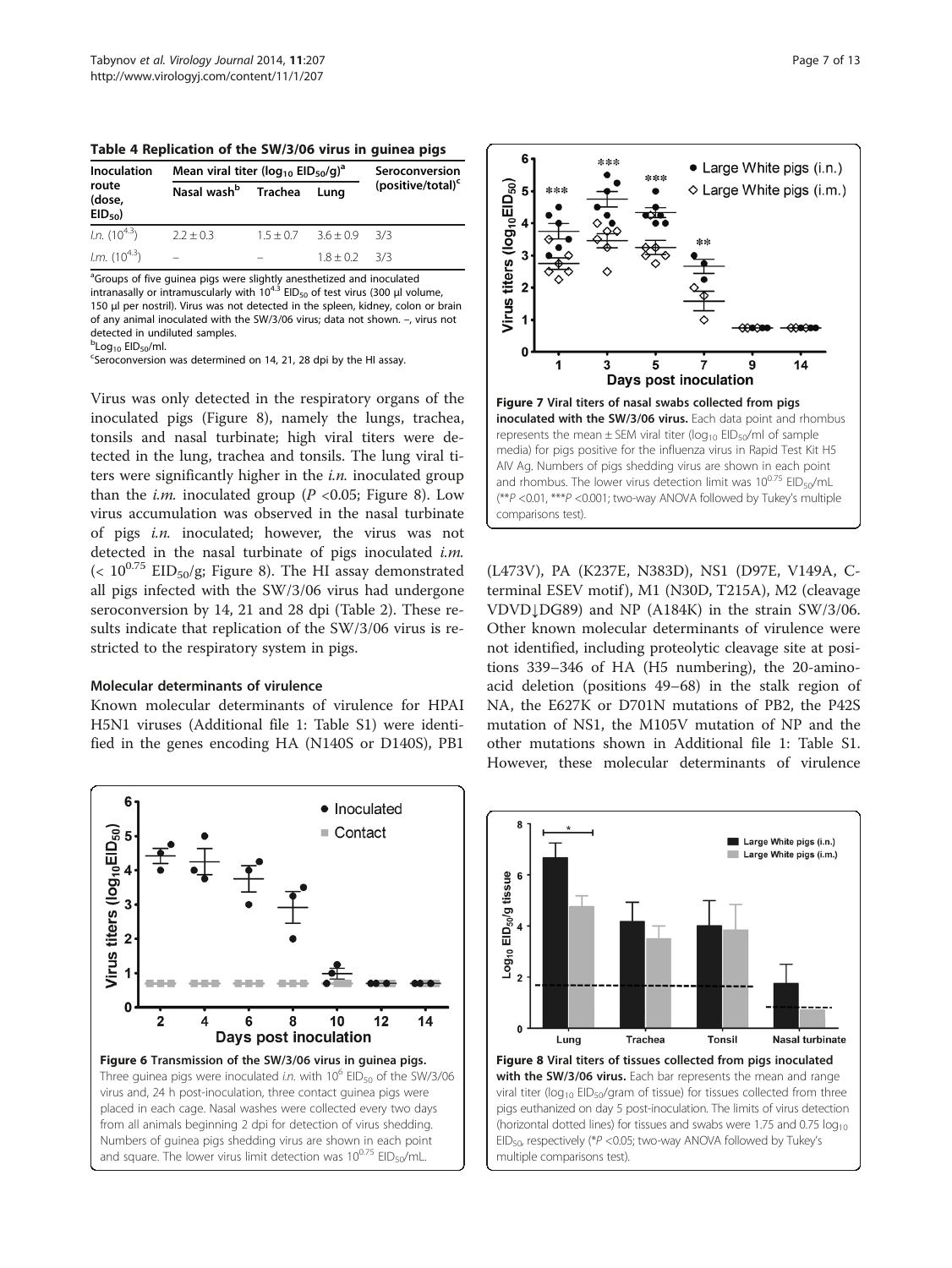were identified in the GS/1/05 and CK/6/05 virus strains that were isolated in Kazakhstan (Additional file [1](#page-10-0): Table S1).

The Kazakhstan strains SW/3/06, CK/6/05 and GS/1/05 all contain a glutamine residue at position 226 (H3 numbering) of HA, which has been associated with preferential binding of sialic acid on the host cells joined to sugar chains via an  $\alpha$ -2,3 linkage; this mutation is typical of HPAI H5N1 viruses (Additional file [2:](#page-10-0) Table S2). However, the SW/3/06 strain also contained the mutations 228S and 103S in the HA gene, which are absent in strains CK/ 6/05 and GS/1/05. The 318I mutation of HA was also present in all tested strains (Additional file [2](#page-10-0): Table S2).

## **Discussion**

Outbreaks of HPAI were recorded in four regions of Kazakhstan (Pavlodar, Akmola, Karaganda, North Kazakhstan) between July 22 and August 17, 2005. Four strains of HPAI A/H5N1 viruses (GS/1/05, A/chicken/ Karaganda/4/05, A/chicken/NKO/5/05, CK/6/05) were isolated from the epizootic nidus; these strains are related to clade 2.2 of the Qinghai genotype [\[28,35-38\]](#page-11-0). The IVPI of these strains in chickens ranges from 2.59-2.69, and the strains cause 100% mortality in chickens within 2–4 days of infection [\[27\]](#page-11-0). A second wave of outbreaks of HPAI was registered on the coast of the Caspian Sea in March 2006. The strain SW/3/06 (H5N1) was subsequently isolated from autopsy materials collected from dead mute swans found on Cape Peschannyi, 70 km from the city of Aktau in the Mangistau region of Kazakhstan [[26](#page-11-0)].

In this study, we examined a virus with a wild-bird origin, SW/3/06 (clade EA-nonGsGD), that does not possess the prime virulence determinant of HPAI H5N1 viruses: a polybasic HA cleavage site [Additional file [1](#page-10-0): Table S1]. However, the SW/3/06 virus is highly pathogenic in chickens (IVPI =2.34) [[27](#page-11-0)]; therefore, this strain is a highly pathogenic. Therefore, we found it necessary to examine the virulence of strain SW/3/06 in four species of birds (chickens, ducks, turkeys, geese) and five species of mammals (mice, guinea pigs, cats, dogs, pigs), and furthermore, identify the molecular determinants of virulence in the11 genes of this strain (HA, NA, PB1, PB1-F2, PB2, PA, NS1, NS2, M1, M2 and NP).

Previous studies showed that H5N1 AIVs have varied pathogenic potential in avian and mammalian species, ranging from the complete absence of clinical disease to severe neurological dysfunction and death [\[39,40\]](#page-11-0). This study demonstrated that the SW/3/06 virus replicated readily in three bird species (chickens, ducks, turkeys) inoculated *i.n.* or *i.m.*, causing  $100\%$  mortality within 1.6–5.2 days. High titers of virus were shed from both the gastrointestinal and respiratory tracts of chickens and turkeys on day 3 post-infection; high titers were also detected in the lung, kidney and brain tissues. However,

the viral titers of ducks and geese, in which a mild systemic infection was observed, were lower compared to those of chickens and turkeys. In addition, no mortalities were observed in geese infected *i.n.* or *i.m.*, and virus was not detected in the brain of any goose. Previous reports have suggested that domestic geese (Anser domesticus) played a key role in the evolution of Asian-lineage HPAI H5N1 viruses [\[41\]](#page-11-0). As geese vaccinated with inactivated H5N1 vaccines do not appear to develop prolonged, highlevel immunity under experimental conditions without exposure to multiple, high doses of the vaccine [[42](#page-11-0)], this species has the potential to play a role in viral persistence and spread if vaccination programs are irregularly employed, especially if lower doses than those recommended for chickens are used. This study showed that geese shed the virus without exhibiting any clinical signs, suggesting that geese may play an important role in the transmission of HPAI H5N1 viruses.

We also evaluated the susceptibility of dogs to H5N1 viral infection using beagles. The results demonstrate that dogs (beagles) are highly susceptible to the H5N1 influenza virus and may potentially serve as an intermediate host to transfer this virus to humans. Previous studies reported limited viral shedding and an inability to re-isolate virus from the organs of dogs experimentally inoculated with H5N1 viruses [[43,44\]](#page-11-0). Songserm et al. [[45](#page-11-0)] reported that an H5N1 influenza virus was detected in multiple organs of a dog that died from eating duck carcasses infected with H5N1 virus. However, in this study, efficient virus replication was detected in the respiratory system of all animals and viral shedding was detected in all  $i.n.$  and  $i.t.$  inoculated animals, in agreement with data obtained by Chen et al. in dogs infected i.n. [\[46\]](#page-12-0). The ability of H5N1 influenza viruses to replicate in dogs may vary from strain to strain, as observed in our previous study [\[47\]](#page-12-0), in which dogs were not sensitive to experimental viral challenge with CK/6/05 (clade 2.2). This study demonstrates that the strain SW/3/06 can replicate much more efficiently in dogs than the strains tested by other researchers [[42,43\]](#page-11-0). Therefore, effort should be made to prevent dogs from being infected by H5N1 influenza viruses to avoid the generation of a virus with pandemic potential in this host.

The virus strains circulating in Asia could possibly have a higher pathogenicity in cats than the strains of the European lineage [\[48\]](#page-12-0). Our results demonstrated that in contrast to dogs -domesticated cats are not sensitive to infection with H5N1. It is possible that the insensitivity of cats to experimental infection with the SW/3/06 strain is associated with the origin of this strain, which presumably entered Kazakhstan from Europe (Sweden) via the Black Sea/Mediterranean migration routes of birds [[49](#page-12-0)]. However, our previous studies [\[50\]](#page-12-0) indicated that the strain A/ chicken/NKO/5/05 (clade 2.2 of the Qinghai genotype)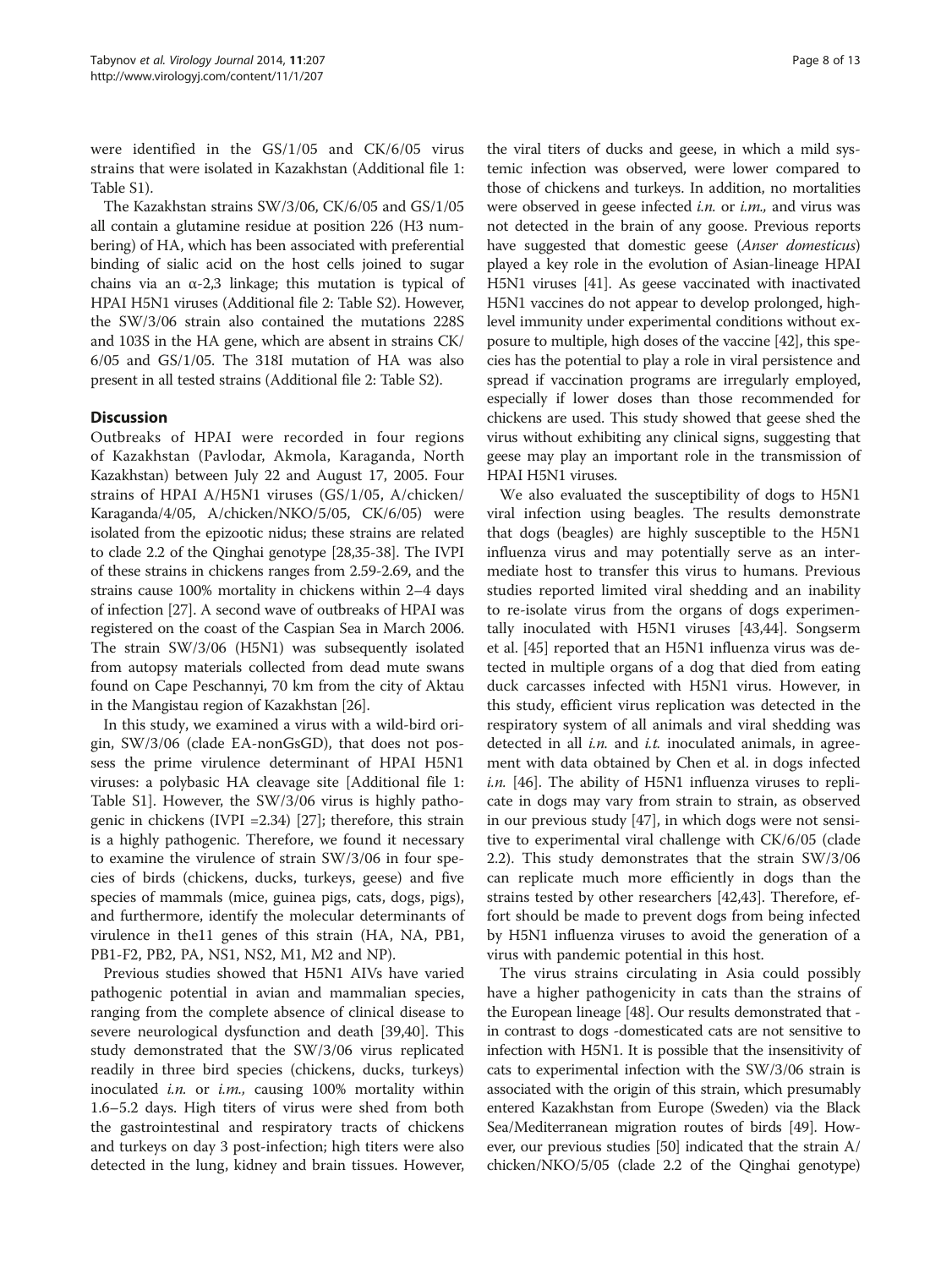isolated in 2005 in Kazakhstan was highly pathogenic in cats; the clinical signs and results of pathological analysis of cats in our study of strain SW/3/06 (H5N1) were similar to those of an experimental study conducted in 2004 by Kuiken et al. [\[51\]](#page-12-0).

Guinea pigs have been successfully employed as models to evaluate the transmissibility of AIV strains and other influenza viruses in mammalian hosts [\[52](#page-12-0)]. Our transmissibility study indicates that the SW/3/06 AIV strain does not transmit efficiently in this mammalian host. Replication of the SW/3/06 virus was restricted to the respiratory system in guinea pigs and none of the animals showed any signs of disease. However, the presence of the virus in the nasal washes, trachea and lungs of all animals inoculated  $i.n.$  suggests that the guinea pig is worthy of further exploration as an animal model for studying the nonlethal respiratory infections induced by some HPAI H5N1 viruses.

This study indicated that HPAI H5N1 viruses can replicate in Large White piglets; however, these animals had a low susceptibility to infection. Infected Large White pigs shed higher viral titers than Landrace-Large White cross piglets inoculated with H5N1 viruses (clade 1, clade 2.1, clade 2.2 and clade 2.3), and the time of shedding (7 dpi) and viral titers of the lungs, trachea and tonsils were similar to that of Landrace-Large White cross piglets infected with H1N1 and H3N2 swine influenza viruses, as reported by Lipatov et al. [[53](#page-12-0)]. Additionally, seroconversion occurred in all  $i.n.$  and  $i.m.$  infected pigs. These results indicate that H5N1 AIVs can be transmitted to pigs, which may increase the risk of these viral genes being transmitted into humans.

The SW/3/06 virus replicated efficiently in chickens, ducks, turkeys, mice and dogs. However, the amino acid mutations in the protein PB2, NS1, NP, HA, and NA that are known to contribute to the pathogenicity of HPAI H5N1 viruses in birds and mammals ([[23\]](#page-11-0), Additional file [1](#page-10-0): Table S1) were not observed in this strain. However, we identified 11 mutations in seven genes (HA, N140S or D140S); PB1 (L473V); PA (K237E, N383D); NS1 (D97E, V149A, C-terminal ESEV motif ); M1 (N30D, T215A); M2 (cleavage VDVD↓DG89); NP (A184K)) in the strain SW/ 3/06 ([[6,](#page-10-0)[11,20,22,24](#page-11-0)], Additional file [1](#page-10-0): Table S1); these mutations are likely to play a role in the pathogenicity of the SW/3/06 strain in chickens, ducks, turkeys, mice and dogs.

The HA gene of the SW/3/06 strain also contains the 228S mutation, which has been associated with switching from SA-α-2,3-Gal to SA-α-2,6-Gal host receptor specificity ([\[54\]](#page-12-0), Additional file [2](#page-10-0): Table S2), as well as the 103S mutation; these mutations are absent in the strains CK/6/ 05 and GS/1/05. The HA 318I mutation, which is associated with reduced binding to avian-type receptors and increased binding to human-type receptors, was also in present in all strains tested [Additional file [2](#page-10-0): Table S2]. It is possible that - either together or separately - the 228S-103S-318I mutations in the HA gene play an important role in the efficient replication of the SW/3/06 strain in mammals (mice, dogs, pigs).

In summary, we have described the pathogenicity of the newly-isolated HPAI H5N1 viral strain SW/3/06 in birds and mammals, and explored the role of molecular determinants of virulence in different genes. Additional research to obtain mutant strains using reverse genetics is required in order to fully characterize the role of the mutations identified in the genes of strain SW/3/06; these studies may help to identify key virulence or adaptation markers that can be used for global surveillance of viruses threatening to emerge into the human population. In addition, such research may provide insights into new opportunities to combat such cross-species transfer and potentially prevent a pandemic that could emerge at the human-animal interface.

## Materials and methods

#### Facility

Studies of HPAI H5N1 viruses were conducted in a biosecurity level 3 laboratory approved by the Ministry of Health of the Republic of Kazakhstan. Animal experiments were conducted according to protocols approved by the Institutional Animal Care and Use Committee based on applicable laws and guidelines (Permit Number: 07/10/177). Animals were housed in conventional animal facilities and received water and food ad libitum.

## Virus

The A/swan/Mangistau/3/06 (SW/3/06) virus was isolated from the pathological materials (trachea, lung, intestine, brain) of a dead mute swan found in the Mangistau region, Kazakhstan [[26](#page-11-0)]. The virus was propagated in 10 day-old specific-pathogen-free (SPF) embryonated chicken eggs (ECEs) for 60 h at 35°C and then stored at −70°C.

## Animal experiments

## Intravenous pathogenicity index test

The intravenous pathogenicity index (IVPI) of the AIV isolates was determined as described in the OIE Manual of Standards for Diagnostic Tests and Vaccines [[32](#page-11-0)].

## Pathogenicity studies in birds

An intranasal  $(i.n.)$  and intramuscular  $(i.m.)$  inoculation study was conducted to determine the pathogenicity of the virus in four types of birds. Twelve 6-week-old White Leghorn chickens (G. gallus domesticus), twelve 6-week-old Kholmogory geese (Anser anser), twelve 6 week-old Silver Bantam ducks (Anas platyrhyncos) and 12 four-week-old Czech turkeys (Meleagris gallopavo) were inoculated i.n. or i.m. with  $10^{4.3}$   $EID_{50}$  of the SW/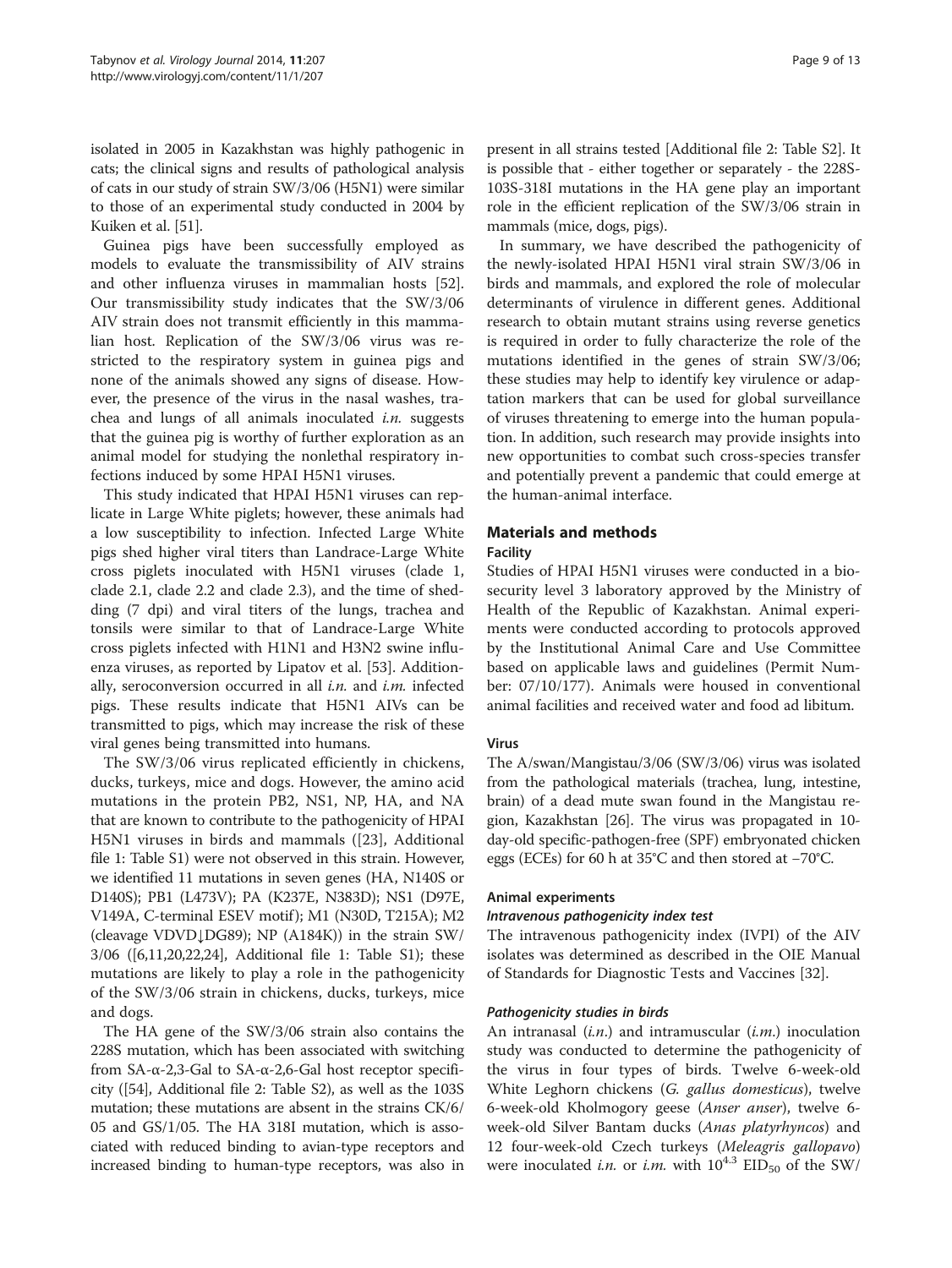3/06 virus. All birds were observed daily for 4 weeks. Tracheal and cloacal swabs were collected on day 3 post-infection and examined for the presence of influenza virus using Rapid Test Kit Н5 AIV Ag (Animal Genetics, Inc., Suwon-si, Korea). Sera were collected at 2 and 3 weeks post-infection and at the end of the experiment (4 weeks post-infection).

Three clinically normal birds from each group of geese were euthanized on day 3 post-infection by administration of sodium pentobarbital (100 mg/kg body weight i.v.). In addition, all chicken, ducks and turkeys that died were pathologically evaluated for gross lesions and tissue samples (lung, brain, kidney) were collected for virus isolation. Tissues were weighed and homogenized in sterile phosphate-buffered saline (PBS), and the infectivity of the clarified homogenates was titrated in embryonated chicken eggs (ECEs). For swab samples, the swab medium was clarified before inoculation into ECEs.

#### Mouse inoculation experiments

Female, 5 to 6-week-old BALB/c mice (Charles River Laboratories, Sulzfeld, Germany; five per group) were inoculated i.n. or i.m. with  $10^{4.0}$  EID<sub>50</sub> of virus in a volume of 0.05 mL under light anesthesia induced using Zoletil (Virbac S.A., La Seyne-sur-Mer, France). The viral titers in the kidney, liver, spleen, lung and brain were examined in three dead mice from each group. The tissues were collected, homogenized in 1 mL PBS, centrifuged, the supernatant was diluted 1:10 and virus replication was titrated in ECEs. To determine the mean mouse lethal dose  $(MLD_{50})$  and the 50% mouse infectious dose  $(MID<sub>50</sub>)$ , eight 6-week-old mice per group were inoculated *i.n.* with 0.0 to  $10^{7.0}$  EID<sub>50</sub>/50 µl of 10-fold seriallydiluted SW/3/0610 virus. For  $MID_{50}$ , lung tissues were sampled from three mice euthanized days 2 postinoculation per group, and virus replication in the tissue homogenates was determined in ECEs. The remaining five mice per group were observed for 14 days to determine the  $MLD<sub>50</sub>$ ;  $MLD<sub>50</sub>$  was calculated using the method of Reed & Muench [\[55\]](#page-12-0).

#### Dog inoculation experiments

Eight to twelve-week-old Beagle dogs ( $n = 9$ ; Biotest S.r.o., Konárovice, Czech Republic) were serologically tested using the HI assay with 0.5% chicken red blood cells (CRBCs); all dogs were seronegative for H5 influenza viruses. The dogs were infected *i.n.* ( $n = 3$ ) or intratracheally (*i.t.*;  $n = 3$ ) with  $10^{4.6}$  EID<sub>50</sub> of SW/3/06 virus. Three other dogs were mock-infected with PBS as controls. Rectal body temperature was assessed every day for 5 dpi. Swabs were collected from the trachea and rectum on day 2 post-infection, suspended in PBS, and used to inoculate 10-day-old ECEs to determine the  $log_{10}$  EID<sub>50</sub>/mL. Trachea, lymph nodes, tonsil, brain and lung tissues were collected from the dead dogs; the tissues of mock-infected (control) dogs euthanized on day 5 post-infection were also collected. Tissues were weighed, ground in sterile PBS containing antibiotics to prepare 10% homogenates and injected into 10 day-old ECEs for viral titration.

#### Cat inoculation experiments

Eight to twelve-week-old Scottish Fold cats ( $n = 15$ ; Scottish Fold Cattery, Bellissimo, Republic of Kazakhstan) were serologically tested using the HI assay with 0.5% CRBCs; all animals were seronegative for H5 influenza viruses. The cats were infected *i.n.* (*n* =5) or *i.t.* (*n* =5) with  $10^{4.6}$  EID<sub>50</sub> of the SW/3/06 virus. Five other cats were mock-infected with PBS as controls. Rectal body temperature was measured for 14 dpi. Swabs were collected from the trachea and rectum every day, suspended in PBS, and used to inoculate White Leghorn 10-day-old ECEs to determine the  $log_{10} EID_{50}/mL$ . Clinical signs were observed for 28 days after infection. Two cats from each group were euthanized on day 5 post-infection via intravenous injection of T61 (0.3 mL/kg body weight; Intervet Ln, Millsboro, USA); lung, brain, spleen, kidney, liver tissues were collected, weighed, ground in sterile PBS containing antibiotics to prepare 10% homogenates, and injected into 10 day-old ECEs for viral titration. The remaining animals were observed and serum samples were collected on 14, 21 and 28 dpi and analyzed using the HI assay with 0.5% CRBCs according to standard procedures [\[33\]](#page-11-0).

#### Guinea pig inoculation experiments

Female Hartley strain guinea pigs (Charles River Laboratories, Wilmington, MA, USA) weighing 300–350 g that were seronegative for influenza virus were used. Ketamine (20 mg/kg) and xylazine (1 mg/kg) were used to anesthetize the animals via *i.n.* or *i.m.* White Leghorn *i.n.* or *i.m.* with  $10^{4.3}$  EID<sub>50</sub> of the SW/3/06 virus (volume, 300 μl; 150 μl per nostril). Three animals from each group were euthanized on day 3 post-infection and nasal washes, trachea, lung, brain, kidney, spleen and colon tissue samples were collected for viral titration in ECEs. The remaining two animals were observed for four weeks for signs of disease and serum samples were collected on 14, 21, 28 dpi for the HI assay using 0.5% CRBCs according to standard procedures [[33](#page-11-0)]. For contact transmission studies, groups of five animals were inoculated *i.n.* with  $10^6$  EID<sub>50</sub> of the SW/3/06 virus and housed in cages placed inside an isolator. Five naïve animals were introduced into the same cages 24 h later. Nasal washes were collected at 2 day intervals, beginning on day 2 post-infection (1 day post-contact) and titrated in ECEs. To prevent inadvertent physical transmission of virus by the investigators, the contact guinea pigs were always handled first, and gloves, implements and napkins on the work surface were changed between animals. The ambient conditions for these studies were 20–22°C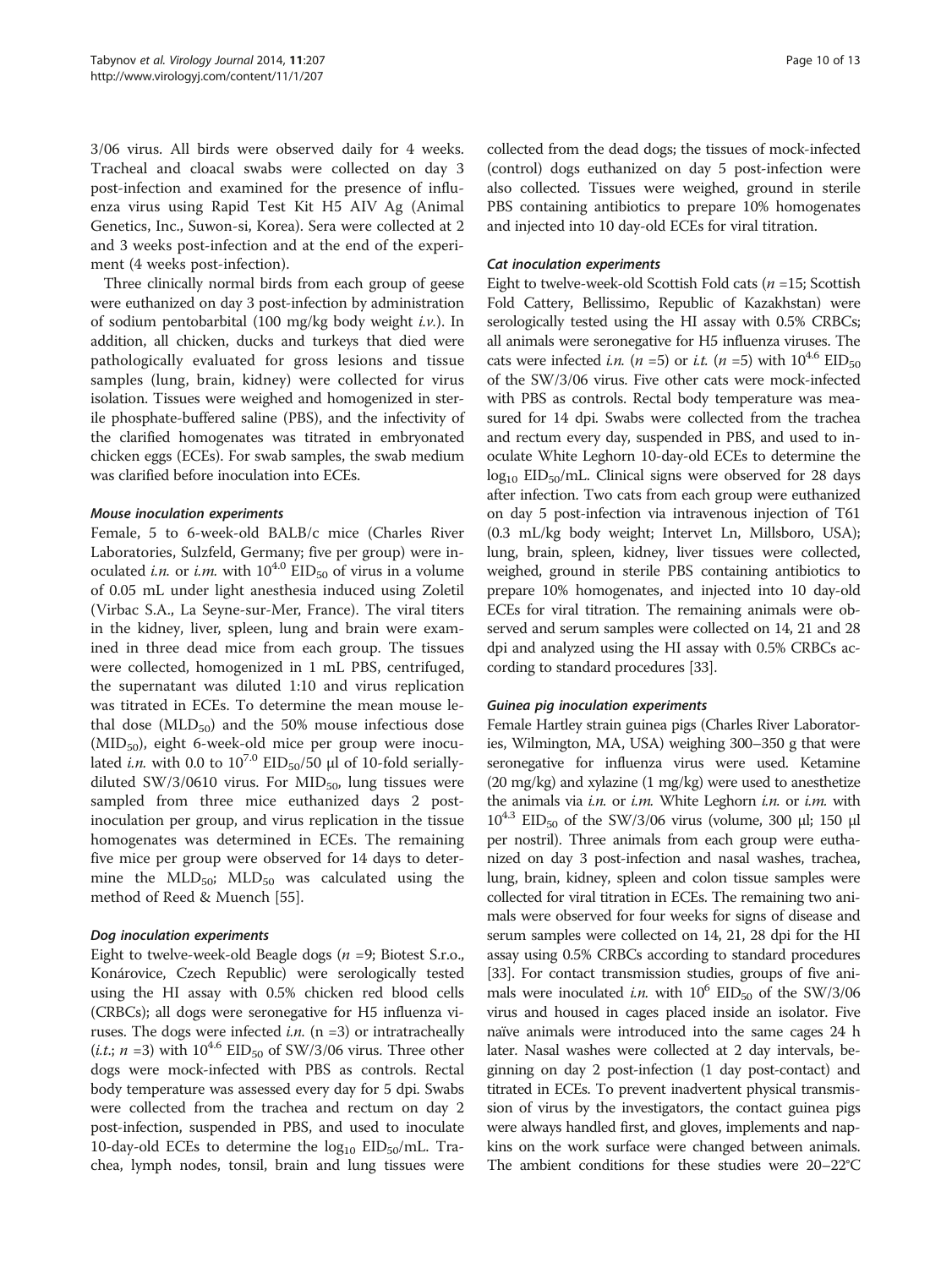<span id="page-10-0"></span>and 30–40% relative humidity. The airflow in the isolator was horizontal with a speed of 0.1 m/s.

#### Pig inoculation experiments

Twelve-week-old male castrated pigs (Large White) were purchased from a local commercial farm. The pigs had not received any vaccines on the production farm. In the animal laboratory facilities, the pigs were housed in High Efficiency Particulate Air (HEPA) filtered isolation units and allowed to acclimatize for seven days. Piglets were fed commercially-available pelleted diet in amounts prescribed by the manufacturer to fulfill all dietary needs. Each virus treatment group consisted of six pigs that were anesthetized via *i.m.* injection of a ketamine (20 mg/kg) and xylazine  $(2 \text{ mg/kg})$  mixture and inoculated *i.n.* or *i.m.* with a dose  $10^{5.3}$  EID<sub>50</sub> of virus. Six other pigs were mockinfected with sterile PBS as controls. Body temperature and feed consumption were monitored daily, starting 1 day before inoculation and ending on day 14 postinfection.

Nasal and rectal swabs were collected 3 days before infection and on days 1, 3, 5, 7, 9 and 14 post-infection. Swabs were tested in 10 day-old ECEs to detect and titrate the virus (lower detection limit,  $10^{0.75}$  EID<sub>50</sub>/mL). Before titration, each sample of allantoic fluid that was positive in a hemagglutination test was confirmed to be influenza A/H5 virus positive using the Anigen Rapid Test Kit Н5 AIV Ag (Animal Genetics, Inc., Suwon-si, Korea). Viral titers were expressed as  $log_{10} EID_{50}$  per 1 mL of swab media. Three pigs from each group were euthanatized on day 5 post-infection, and lung, trachea, tonsil, nasal turbinate, brain, heart, spleen, liver, kidney, adrenal gland samples were collected, weighed, ground in sterile PBS containing antibiotics to prepare 10% homogenates, and injected into 10 day-old ECEs for virus detection and titration.

Pigs were bled one day before and on day 14, 21 and 28 post-infection. To destroy non-specific inhibitors, the serum samples were heat-inactivated at 56°C for 30 min and then treated with 10% CRBCs for 60 min at 4°C. Serum antibody titers were determined using the hemagglutination inhibition (HI) assay with 0.5% CRBCs according to standard procedures [\[33](#page-11-0)].

#### Sequencing of complete genomes

Viral RNA was extracted from allantoic fluid using the RNeasy mini kit (Qiagen, Valencia, CA, USA). RT-PCR was performed to amplify gene segments of the SW/3/06 virus using a set of previously described universal primers [[56](#page-12-0)]. The PCR products were purified by agarose gel electrophoresis and the Qiagen gel purification kit (Qiagen). The nucleotide sequences of the HA (Genbank Accession No.: FJ436942), NA (FJ436943), NS (JF262041), PA, PB1, PB2, NP and MP (not yet published in GenBank) genes

were determined by dideoxy sequencing using an ABI Genetic Analyser 3130xl (Applied Biosystems, Foster, CA, USA).

#### Statistical analyses

Data were analyzed using Prism v.5.01 (GraphPad Software, Inc., San Diego, CA, USA), and values are expressed as the mean ± standard error of the mean. Kaplan-Meier survival rates were compared using the log rank test; two-way ANOVA followed by Tukey's multiple comparisons test was used to analyze virus infectivity in the tissues and swabs of infected birds and mammals. Statistical significance was defined as  $P < 0.05$ .

#### Additional files

[Additional file 1: Table S1.](http://www.virologyj.com/content/supplementary/s12985-014-0207-y-s1.docx) Amino acid mutations involved in H5N1 viral infection and pathogenicity in birds and mammals.

[Additional file 2: Table S2.](http://www.virologyj.com/content/supplementary/s12985-014-0207-y-s2.docx) HA mutations associated with H5N1 influenza viruses switching from avian to human receptor specificity.

#### Competing interest

The authors declare that they have no competing interests.

#### Authors' contributions

KT and MM performed the clinical observations, viral titrations and seroscopy experiments, carried out the genome sequence analysis of the NCBI Flu database, and drafted the manuscript. AS and NS conceived the study and participated in its design and coordination. KT analyzed the data and wrote the paper. All authors read and approved the final manuscript.

#### Acknowledgments

We thank Kulyaisan Sultankulova, Olga Chervyakova and Vitaliy Strochkov for DNA sequencing. In addition, we acknowledge all staff of the laboratory microorganism collection for excellent animal care assistance. The work was carried out under the project 0.0392 "Establishment of a Gene Bank of Causative Agents of Highly Pathogenic Avian Influenza" as part of the research program 04.03. "Avian Influenza: Research, Development Tools and Methods to Combat" for 2008–2010, funded by the Science Committee of the Ministry of Education and Science of the Republic of Kazakhstan.

#### Received: 11 July 2014 Accepted: 17 November 2014 Published online: 29 November 2014

#### References

- Tong S, Zhu X, Li Y, Shi M, Zhang J, Bourgeois M, Yang H, Chen X, Recuenco S, Gomez J, Chen LM, Johnson A, Tao Y, Dreyfus C, Yu W, McBride R, Carney PJ, Gilbert AT, Chang J, Guo Z, Davis CT, Paulson JC, Stevens J, Rupprecht CE, Holmes EC, Wilson IA, Donis RO: New world bats harbor diverse influenza A viruses. PLoS Pathog 2013, 9(10):e1003657.
- 2. Fouchier RA, Munster V, Wallensten A, Bestebroer TM, Herfst S, Smith D, Rimmelzwaan GF, Olsen B, Osterhaus AD: Characterization of a novel influenza A virus hemagglutinin subtype (H16) obtained from black-headed gulls. J Virol 2005, 79(5):2814–2822.
- 3. Webster RG, Bean WJ, Gorman OT, Chambers TM, Kawaoka Y: Evolution and ecology of influenza A viruses. Microbiol Rev 1992, 56(1):152–179.
- 4. Amonsin A, Songserm T, Chutinimitkul S, Jam-on R, Sae-Heng N, Pariyothorn N, Payungporn S, Theamboonlers A, Poovorawan Y: Genetic analysis of influenza A virus (H5N1) derived from domestic cat and dog in Thailand. Arch Virol 2007, 152(10):1925–33.
- 5. Neumann G, Chen H, Gao GF, Shu Y, Kawaoka Y: H5N1 influenza viruses: outbreaks and biological properties. Cell Res 2010, 20(1):51–61.
- 6. Song J, Feng H, Xu J, Zhao D, Shi J, Li Y, Deng G, Jiang Y, Li X, Zhu P, Guan Y, Bu Z, Kawaoka Y, Chen H: The PA protein directly contributes to the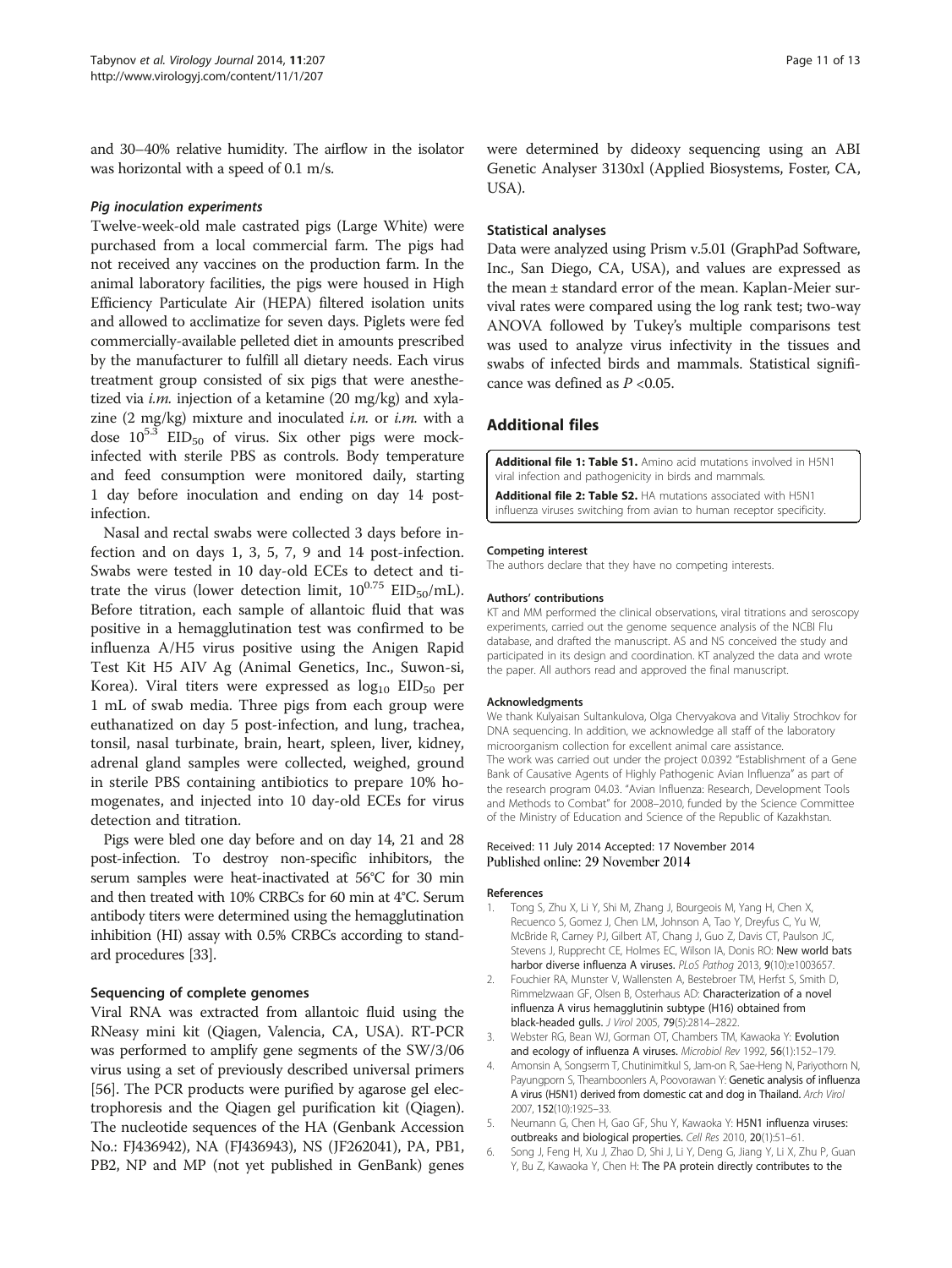<span id="page-11-0"></span>virulence of H5N1 avian influenza viruses in domestic ducks. J Virol 2011, 85(5):2180–2188.

- 7. Zhang H, Hale BG, Xu K, Sun B: Viral and host factors required for avian H5N1 influenza A virus replication in mammalian cells. Viruses 2013, 5(6):1431–1446.
- 8. Parrish CR, Kawaoka Y: The origins of new pandemic viruses: the acquisition of new host ranges by canine parvovirus and influenza A viruses. Annu Rev Microbiol 2005, 59:553–86.
- Neumann G, Kawaoka Y: Host range restriction and pathogenicity in the context of influenza pandemic. Emerg Infect Dis 2006, 12(6):881–886.
- 10. Neumann G, Shinya K, Kawaoka Y: Molecular pathogenesis of H5N1 influenza virus infections. Antivir Ther 2007, 12(4 Pt B):617–626.
- 11. Li Z, Jiang Y, Jiao P, Wang A, Zhao F, Tian G, Wang X, Yu K, Bu Z, Chen H: The NS1 gene contributes to the virulence of H5N1 avian influenza viruses. J Virol 2006, 80:11115–11123.
- 12. Tabynov K, Kydyrbayev Z, Ryskeldinova S, Yespembetov B, Zinina N, Assanzhanova N, Kozhamkulov Y, Inkarbekov D, Gotskina T, Sansyzbay A: Novel influenza virus vectors expressing Brucella L7/L12 or Omp16 proteins in cattle induced a strong T-cell immune response, as well as high protectiveness against B.abortus infection. Vaccine 2014, 32:2034–2041.
- 13. Govorkova EA, Rehg JE, Krauss S, Yen HL, Guan Y, Peiris M, Nguyen TD, Hanh TH, Puthavathana P, Long HT, Buranathai C, Lim W, Webster RG, Hoffmann E: Lethality to ferrets of H5N1 influenza viruses isolated from humans and poultry in 2004. J Virol 2005, 79(4):2191–2198.
- 14. Hatta M, Gao P, Halfmann P, Kawaoka Y: Molecular basis for high virulence of Hong Kong H5N1 influenza A viruses. Science 2001, 293:1840–1842.
- 15. Li Z, Chen H, Jiao P, Deng G, Tian G, Li Y, Hoffmann E, Webster RG, Matsuoka Y, Yu K: Molecular basis of replication of duck H5N1 influenza viruses in a mammalian mouse model. J Virol 2005, 79:12058–12064.
- 16. Steel JA, Lowen C, Mubareka S, Palese P: Transmission of influenza virus in a mammalian host is increased by PB2 amino acids 627 K or 627E/ 701 N. PLoS Pathog 2009, 5:e1000252.
- 17. Rolling T, Koerner I, Zimmermann P, Holz K, Haller O, Staeheli P, Kochs G: Adaptive mutations resulting in enhanced polymerase activity contribute to high virulence of influenza A virus in mice. J Virol 2009, 83:6673-6680.
- 18. Song MS, Pascua PN, Lee JH, Baek YH, Lee OJ, Kim CJ, Kim H, Webby RJ, Webster RG, Choi YK: The polymerase acidic protein gene of influenza a virus contributes to pathogenicity in a mouse model. J Virol 2009, 83(23):12325–12335.
- 19. Brown EG, Liu H, Kit LC, Baird S, Nesrallah M: Pattern of mutation in the genome of influenza A virus on adaptation to increased virulence in the mouse lung: identification of functional themes. Proc Natl Acad Sci U S A 2001, 98(12):6883–6888.
- 20. Govorkova EA, Gambaryan AS, Claas EC, Smirnov YA: Amino acid changes in the hemagglutinin and matrix proteins of influenza a (H2) viruses adapted to mice. Acta Virol 2000, 44(5):241–248.
- 21. Lee KH, Youn JW, Kim HJ, Seong BL: Identification and characterization of mutations in the high growth vaccine strain of influenza virus. Arch Virol 2001, 146(2):369–377.
- 22. Fan S, Deng G, Song J, Tian G, Suo Y, Jiang Y, Guan Y, Bu Z, Kawaoka Y, Chen H: Two amino acid residues in the matrix protein M1 contribute to the virulence difference of H5N1 avian influenza viruses in mice. Virology 2009, 384(1):28–32.
- 23. Baigent SJ, McCauley JW: Glycosylation of haemagglutinin and stalk-length of neuraminidase combine to regulate the growth of avian influenza viruses in tissue culture. Virus Res 2001, 79:177–185.
- 24. Zhirnov OP, Klenk HD: Alterations in caspase cleavage motifs of NP and M2 proteins attenuate virulence of a highly pathogenic avian influenza virus. Virology 2009, 394(1):57–63.
- 25. Munier S, Larcher T, Cormier-Aline F, Soubieux D, Su B, Guigand L, Labrosse B, Cherel Y, Quéré P, Marc D, Naffakh N: A genetically engineered waterfowl influenza virus with a deletion in the stalk of the neuraminidase has increased virulence for chickens. J Virol 2010, 84(2):940–952.
- 26. Sandybayev NT, Strochkov VM, Sultankulova KT, Zholdybayeva YV, Zaitsev VL, Mamadaliyev SM: Sequencing And Genetic Analysis Of Hemagglutinin And Neuraminidase Of A/mute swan/Mangystau/3/06 Strain Of Avian Influenza (H5N1) Virus. In Proceedings of the International Conference on Biotechnology in Kazakhstan: Problems And Prospects Of Innovative Progress: 19–21 May 2008; Almaty. 2008:493–496. in Russian.
- 27. Tabynov KK, Mambetaliyev MA, Mamadaliyev MS, Bulatov YA, Kopochenya AA: Assessment Of The Intravenous Pathogenicity Index Of Avian

Influenza Virus Strains Isolated On The Territory of Kazakhstan in 2005–2006. In Proceedings of the International Conference on Biotechnology in Kazakhstan: problems and prospects of innovative progress: 19–21 May 2008; Almaty. 2008:209–211. in Russian.

- 28. Sandybayev NT, Strochkov VM, Mamadaliyev SM, Zaitsev VL, Sultankulova KT, Chervyakova OV, Mambetaliyev M, Kydyrbayev ZK, Tabynov KK: Genetic And Phylogenetic Analysis Of Avian Influenza A/H5N1 Virus Strains Isolated In Kazakhstan. In Proceedings of the Sixth International Conference on Bioresources and viruses: 14–17 September 2010; Kiev. 2010:190–191. in Russian.
- 29. Tabynov KK, Mamadaliyev MS, Azanbekova MA, Mambetaliyev M: Antigenic relationship of highly pathogenic avian influenza A/H5N1 viruses isolated on the territory of the Republic of Kazakhstan in 2005–2006. Actual Issues Vet Biol 2009, 4(4):8–11 (in Russian).
- 30. Sandybayev NT, Strochkov VM, Mamadaliyev SM, Zaitsev VL, Sultankulova KT, Chervyakova OV, Mambetaliyev M, Kydyrbayev ZK, Tabynov KK: Phylogenetic Analysis Of High - And Low Pathogenic Strains Of Avian Influenza Virus A/ H5N1 Isolated in Kazakhstan in 2005–2007. In Proceedings of the International Conference on Modern State of Genetics in Kazakhstan: 9 November 2010; Almaty. 2010:57–58. in Russian.
- 31. Chervyakova OV, Strochkov VM, Sultankulova KT, Sandybayev NT, Zaitsev VL, Mamadaliyev SM: Molecular and genetic analysis of NS gene from high pathogenic strains of the avian influenza (H5N1) virus isolated in Kazakhstan. Gene 2011, 476(1–2):15–19.
- 32. Office International des Epizooties, World organization for Animal Health: "Highly pathogenic avian influenza (fowl plague)," in Manual of Standards for Diagnostic Tests and Vaccines. Paris, France: Office International des Epizooties; 2001:212–220.
- 33. WHO: WHO Manual On Animal Influenza Diagnosis And Surveillance. 2002. [http://www.who.int/csr/resources/publications/influenza/en/](http://www.who.int/csr/resources/publications/influenza/en/whocdscsrncs20025rev.pdf) [whocdscsrncs20025rev.pdf.](http://www.who.int/csr/resources/publications/influenza/en/whocdscsrncs20025rev.pdf)
- 34. Katz JM, Lu X, Tumpey TM, Smith CB, Shaw MW, Subbarao K: Molecular correlates of influenza A H5N1 virus pathogenesis in mice. J Virol 2000, 74(22):10807–10810.
- 35. Mamadaliyev SM, Koshemetov ZK, Matveyeva VM, Kydyrbayev ZK, Zaitsev VL, Khairullin BM, Mambetaliyev MA, Sandybayev NT, Nurabayev SS, Azhibayev AZ, Bulatov YA, Katubayeva BS, Kozhamkulov YM, Tabynov KK, Kydyrmanov AI, Daulbayeva KD, Shahvorostova LI: Avian influenza virus H5N1 subtype A diagnosed in sick and dead wild and domestic birds in Pavlodar oblast, Republic of Kazakhstan. Afr J Agric Res 2007, 2(8):360–365.
- 36. Sansyzbay AR, Erofeeva MK, Khairullin BM, Sandybayev NT, Kydyrbayev ZK, Mamadaliyev SM, Kassenov MM, Sergeeva MV, Romanova JR, Krivitskaya VZ, Kiselev OI, Stukova MA: An inactivated, adjuvanted whole virion clade 2.2 H5N1 (A/chicken/Astana/6/05) influenza vaccine is safe and immunogenic in a single dose in humans. Clin Vaccine Immunol 2013, 20(8):1314–1319.
- 37. Tabynov KK, Sansyzbai AR, Biyashev BK, Mambetaliyev M: Isolation and identification of highly pathogenic avian influenza virus A/H5N1 in Kazakhstan. J Sci Shakarim' Semey State Univ 2013, 1(61):7–10 (in Russian).
- 38. Tabynov KK: Isolation and identification of highly pathogenic avian influenza A/H5N1 in Karaganda, North-Kazakhstan and Mangistau regions of Kazakhstan. Vet Sci 2014, 1(35):27–30 (in Russian).
- 39. Isoda N, Sakoda Y, Kishida N, Bai GR, Matsuda K, Umemura T, Kida H: Pathogenicity of a highly pathogenic avian influenza virus, A/chicken/ Yamaguchi/7/04 (H5N1) in different species of birds and mammals. Arch Virol 2006, 151(7):1267–1279.
- 40. Perkins LE, Swayne DE: Comparative susceptibility of selected avian and mammalian species to a Hong Kong-origin H5N1 high-pathogenicity avian influenza virus. Avian Dis 2003, 47(3 Suppl):956–967.
- 41. FAO: Available at [http://www.fao.org/avianflu/documents/key\\_ai/](http://www.fao.org/avianflu/documents/key_ai/key_book_ch3.PDF) [key\\_book\\_ch3.PDF.](http://www.fao.org/avianflu/documents/key_ai/key_book_ch3.PDF)
- 42. Tian G, Zhang S, Li Y, Bu Z, Liu P, Zhou J, Li C, Shi J, Yu K, Chen H: Protective efficacy in chickens, geese and ducks of an H5N1-inactivated vaccine developed by reverse genetics. Virology 2005, 341(1):153–162.
- Giese M, Harder TC, Teifke JP, Klopfleisch R, Breithaupt A, Mettenleiter TC, Vahlenkamp TW: Experimental infection and natural contact exposure of dogs with avian influenza virus (H5N1). Emerg Infect Dis 2008, 14(2):308–310.
- 44. Maas R, Tacken M, Ruuls L, Koch G, van Rooij E, Stockhofe-Zurwieden N: Avian influenza (H5N1) susceptibility and receptors in dogs. Emerg Infect Dis 2007, 13(8):1219–1221.
- 45. Songserm T, Amonsin A, Jam-on R, Sae-Heng N, Pariyothorn N, Payungporn S, Theamboonlers A, Chutinimitkul S, Thanawongnuwech R, Poovorawan Y: